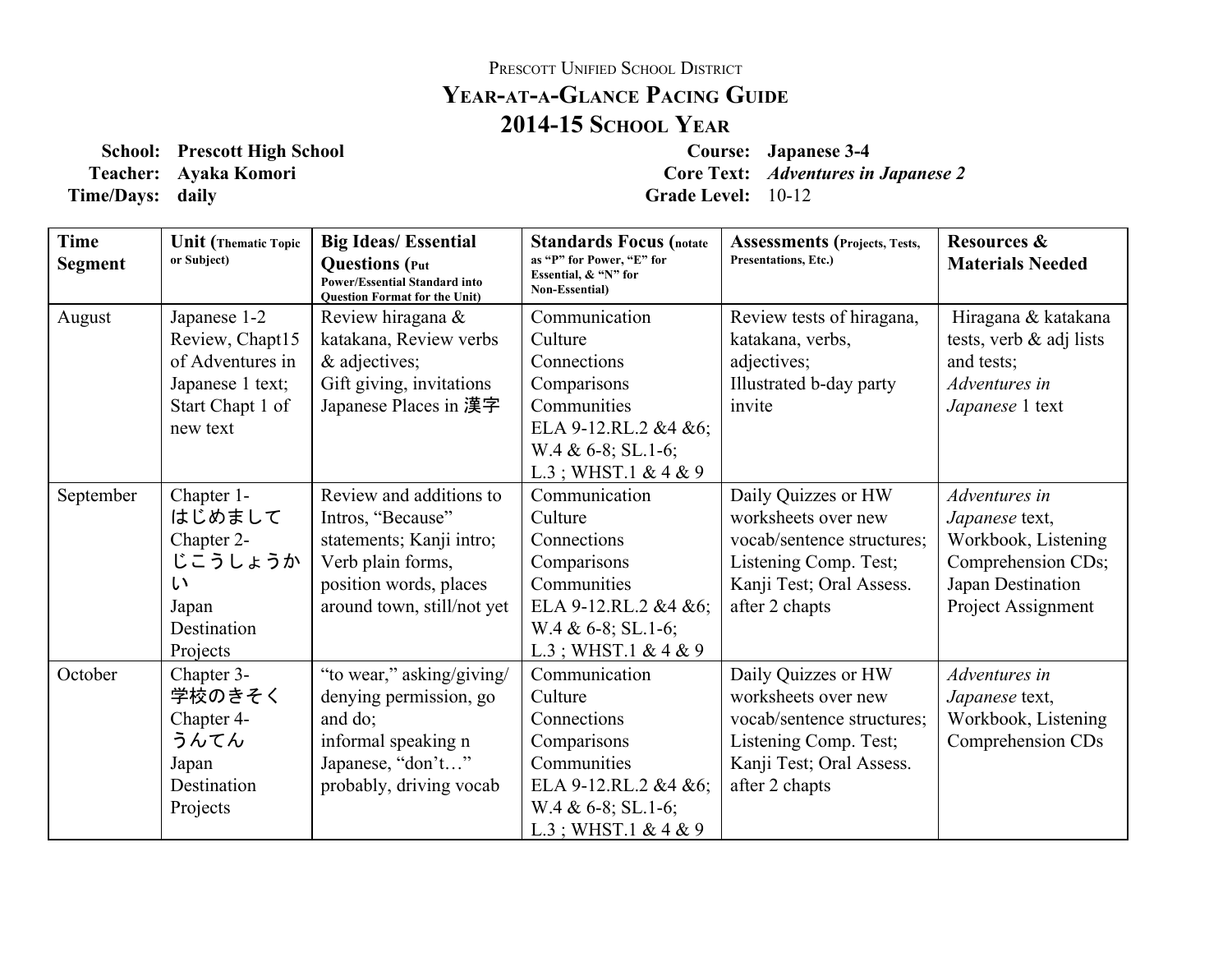| November | Chapter 4<br>(continued)<br>Chapter $5-$<br>レストラン<br>Japan<br>Destination<br>Projects | informal speech, driving<br>instructions;<br>ordering from menu,<br>must do, try to do,<br>restaurant terms                                                   | Communication<br>Culture<br>Connections<br>Comparisons<br>Communities<br>ELA 9-12.RL.2 &4 &6;<br>$W.4 & 6-8$ ; SL.1-6;<br>$L.3$ ; WHST.1 & 4 & 9  | Daily Quizzes or HW<br>worksheets over new<br>vocab/sentence structures;<br>Listening Comp. Test;<br>Kanji Test; Oral Assess.<br>after 2 chapts | Adventures in<br>Japanese text,<br>Workbook, Listening<br>Comprehension CDs                         |
|----------|---------------------------------------------------------------------------------------|---------------------------------------------------------------------------------------------------------------------------------------------------------------|---------------------------------------------------------------------------------------------------------------------------------------------------|-------------------------------------------------------------------------------------------------------------------------------------------------|-----------------------------------------------------------------------------------------------------|
| December | Chapter 6-<br>病気<br><b>Semester Final</b><br>Review                                   | can do, intend to<br>do/should do, frequency<br>of action<br><b>Semester Final Review</b>                                                                     | Communication<br>Culture<br>Connections<br>Comparisons,<br>Communities<br>ELA 9-12.RL.2 &4 &6;<br>$W.4 & 6-8$ ; SL.1-6;<br>$L.3$ ; WHST.1 & 4 & 9 | Quizzes, Worksheets,<br>Kanji Test;<br><b>Semester Final Exam</b>                                                                               | Adventures in<br>Japanese text,<br>Workbook, Listening<br>Comprehension CDs                         |
| January  | Chapter 7-<br>クリスマスとお<br>正月<br>Chapter 8-<br>(Mid-year<br>Review)                     | "Have you ever?",<br>New Year culture, plain<br>form past tense, using $\mathcal{\overline{C}}$<br>$L \neq \overline{2}$ , "have to",<br>bring/take           | Communication<br>Culture<br>Connections<br>Comparisons<br>Communities<br>ELA 9-12.RL.2 &4 &6;<br>$W.4 & 6-8$ ; SL.1-6;<br>$L.3$ ; WHST.1 & 4 & 9  | Daily Quizzes or HW<br>worksheets over new<br>vocab/sentence structures;<br>Listening Comp. Test;<br>Kanji Test; Oral Assess.<br>after 2 chapts | Adventures in<br>Japanese text,<br>Workbook, Listening<br>Comprehension CDs;<br>Katakana worksheets |
| February | Chapter 9-<br>Tシャツ屋でア<br>ルバイト<br>Chapter 10-<br>バスケットの試<br>合                          | positive and negative<br>comparisons,<br>preferences, best;<br>transitive/intransitive<br>verbs, verbs in potential<br>(can do) form, want $\lambda$ to<br>do | Communication<br>Culture<br>Connections<br>Comparisons<br>Communities<br>ELA 9-12.RL.2 &4 &6;<br>W.4 & 6-8; SL.1-6;<br>$L.3$ ; WHST.1 & 4 & 9     | Daily Quizzes or HW<br>worksheets over new<br>vocab/sentence structures;<br>Listening Comp. Test;<br>Kanji Test; Oral Assess.<br>after 2 chapts | Adventures in<br>Japanese text,<br>Workbook, Listening<br>Comprehension CDs                         |
| March    | Chapter 11-<br>鼠のよめいり<br>(Skip Chapt 12-<br>げき)<br>Chapter 13-道                       | completely do, therefore,<br>$$ said, thought;<br>more places around<br>town,<br>giving simple directions                                                     | Communication<br>Culture<br>Connections<br>Comparisons<br>Communities                                                                             | Daily Quizzes or HW<br>worksheets over new<br>vocab/sentence structures;<br>Listening Comp. Test;                                               | Adventures in<br>Japanese text,<br>Workbook, Listening<br>Comprehension CDs                         |